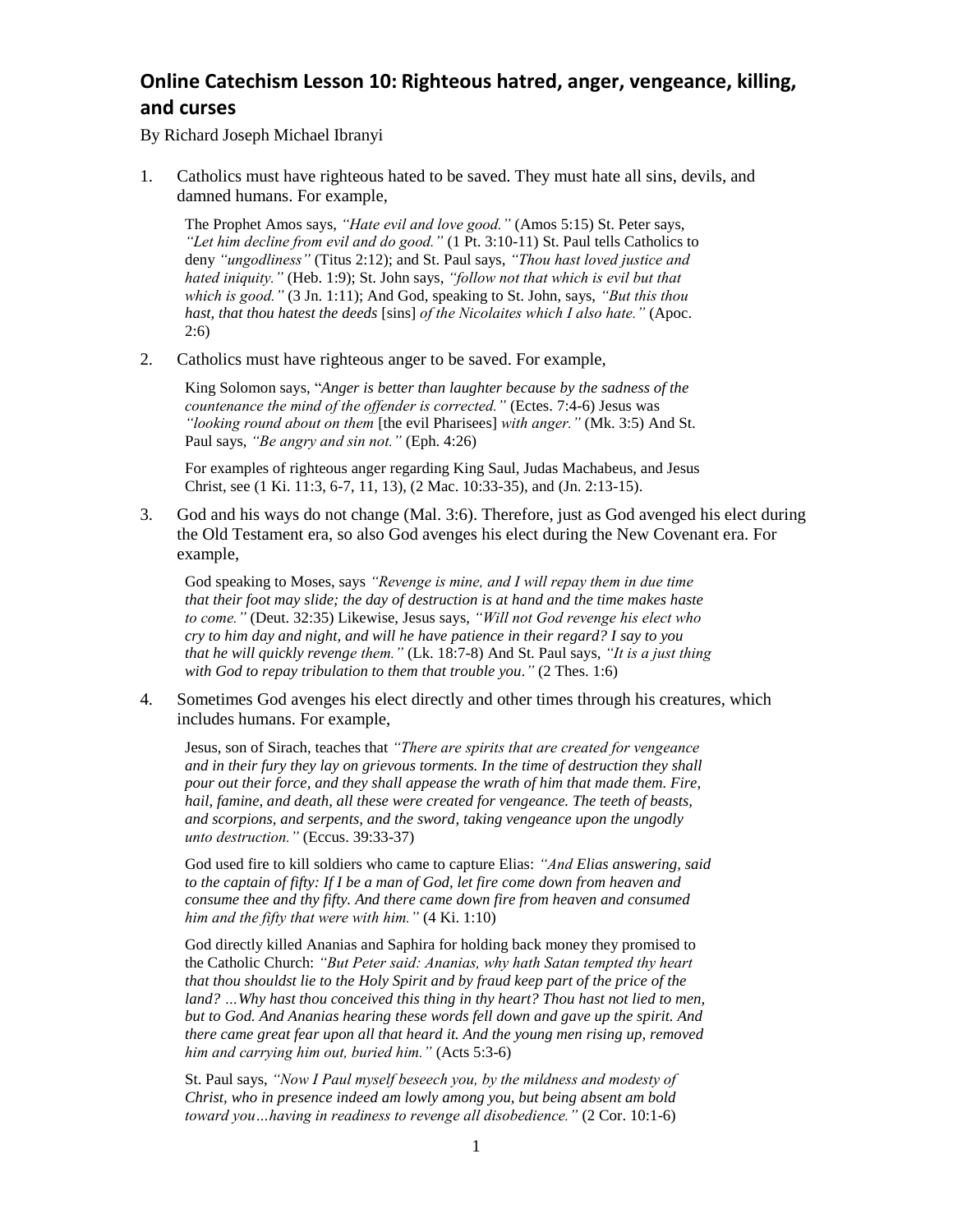And speaking of earthly rulers, both believers and pagans, St. Paul says, *"For he is God's minister, an avenger to execute wrath upon him that doth evil."* (Rom. 13:4)

For more examples of justified revenge, see Num. 31:1-3, Jdg. 16:28, and 1 Mac. 7:23-24.

5. However, there is an unjust revenge which thus is sinful. For example,

*"He that seeketh to revenge himself shall find vengeance from the Lord."* (Eccus. 28:1) *"Revenge not yourselves, my dearly beloved but give place unto wrath, for it is written: Revenge is mine, I will repay, saith the Lord."* (Rom. 12:19)

- 6. Hence there is a sinful revenge and a justified revenge. St. Paul speaks here of sinful revenge, which is vengeance because of the ill and insult done only to one's own person and not for justice or for the glory of God. Sinful vengeance clouds right judgment, punishes beyond due measure, and burns like an unquenchable fire in the bosom. Justified revenge is done for justice or for the glory of God and not only because of the ill and insult done to one's own person. Justified revenge does not cloud right judgment, does not punish beyond measure, and does not burn in the bosom like an unquenchable fire but only a temporary fire after which peace returns to the bosom after the revengeful act is expressed or executed.
- 7. Catholics must be willing to suffer and die for Christ in order to be saved. For example,

St. Paul says, *"And all that will live godly in Christ Jesus shall suffer persecution."* (2 Tim. 3:12) *"For unto you it is given for Christ, not only to believe in him but also to suffer for him."* (Phili. 1:29)

Jesus says, *"For whosoever will save his life shall lose it, and whosoever shall lose his life for my sake and the gospel shall save it."* (Mark 8:35) *"Then shall they deliver you up to be afflicted and shall put you to death, and you shall be hated by all nations for my name's sake."* (Mt. 24:9)

8. And Catholics must be willing to kill for Christ to be saved. For example,

Jesus told his followers that a time would come when they must take up the sword and thus kill their enemies: *"But now he that hath a purse, let him take it, and likewise a scrip; and he that hath not, let him sell his coat and buy a sword."* (Luke 22:36) *"But as for those my enemies who would not have me reign over them, bring them hither and kill them before me."* (Luke 19:27) St. Paul teaches that certain sins are "worthy of death" (Rom. 1:32) (See also Heb. 10:28)

9. In justice and with righteous anger, God curses men who disobey his commandments. For example,

Speaking for God, Moses says, *"A curse if you obey not the commandments of the Lord your God… Cursed be he that abideth not in the words of this law and fulfilleth them not in work."* (Deut. 11:28; 27:26) And King David says, *"They are cursed who decline from thy commandments."* (Ps. 118:21)

10. God gives his chosen people, Catholics during the New Covenant era, the inspiration and authority to curse certain sinners because of the enormity of their sins or the grave danger they pose to others. In these cases, it is God himself who curses the evildoers through the mouths of men. These men, then, are speaking for God by proclaiming and foretelling curses that will come upon these evildoers. Take the following examples:

King David prays that *"the Lord destroy all deceitful lips and the tongue that speaketh proud things."* King David was so righteously angry with certain obstinately evil religious leaders that he righteously cursed them and their offspring by the inspiration of the Holy Spirit as recorded in his Psalm 108.

St. Paul pronounces an anathema (a curse) upon those who preach another gospel: *"As we said before so now I say again: If any one preach to you a gospel besides that which you have received, let him be anathema."* (Gal. 1:9)